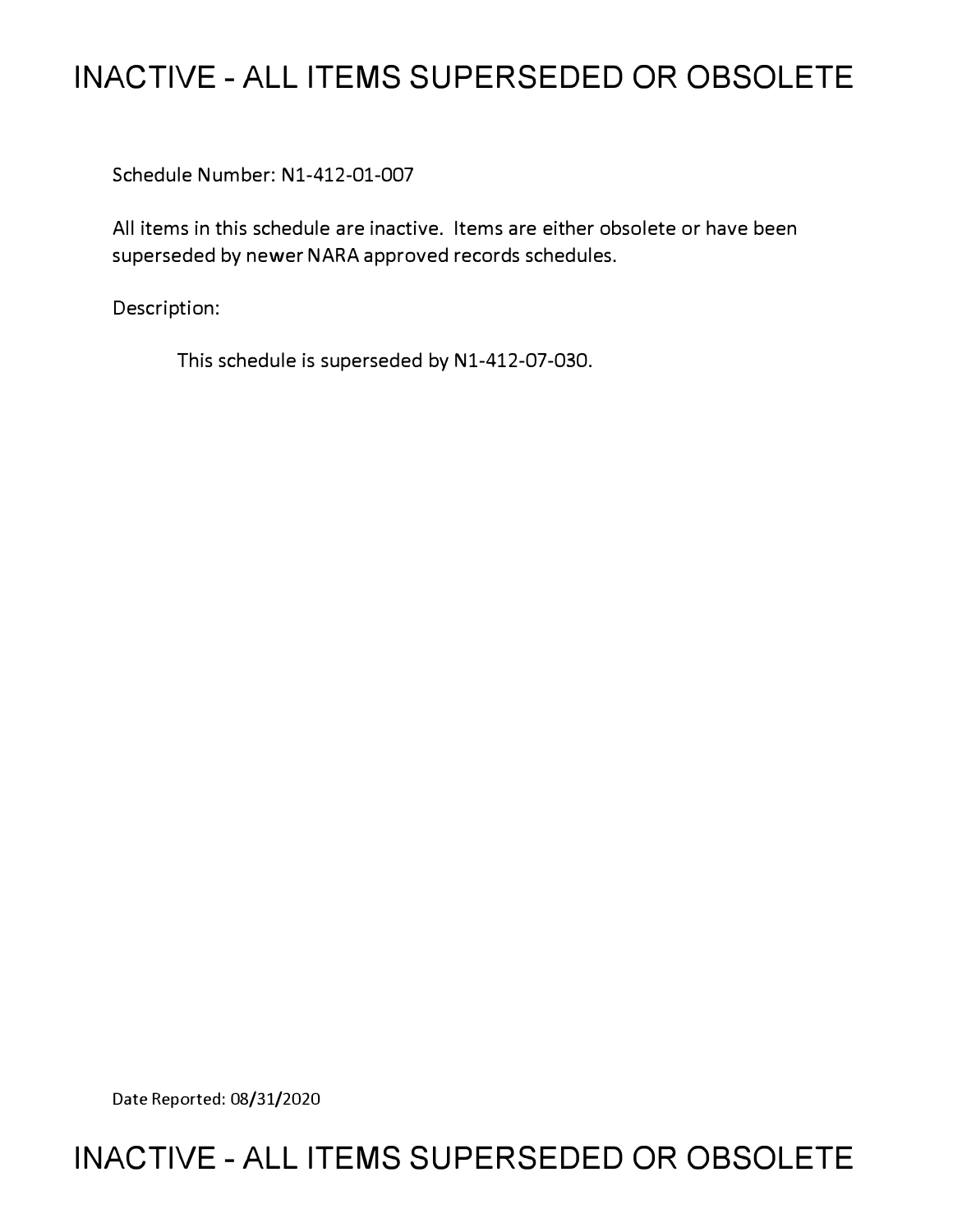| <b>REQUEST FOR RECORDS DISPOSITION AUTHORITY</b>      |                                                                                                                                                                                                                                                                                                                                                                                                                                                                                                                                 |                     |                                                                                                                                          | <b>LEAVE BLANK (NARA use only)</b>       |                                   |
|-------------------------------------------------------|---------------------------------------------------------------------------------------------------------------------------------------------------------------------------------------------------------------------------------------------------------------------------------------------------------------------------------------------------------------------------------------------------------------------------------------------------------------------------------------------------------------------------------|---------------------|------------------------------------------------------------------------------------------------------------------------------------------|------------------------------------------|-----------------------------------|
| (See Instructions on reverse)                         |                                                                                                                                                                                                                                                                                                                                                                                                                                                                                                                                 |                     |                                                                                                                                          | <b>JOB NUMBER</b><br>$71 - 412 - 01 - 7$ |                                   |
| TO NATIONAL ARCHIVES and RECORDS ADMINISTRATION (NIR) |                                                                                                                                                                                                                                                                                                                                                                                                                                                                                                                                 |                     |                                                                                                                                          | DATE RECEIVED                            |                                   |
| WASHINGTON, DC 20408                                  |                                                                                                                                                                                                                                                                                                                                                                                                                                                                                                                                 |                     |                                                                                                                                          | $11 - 13 - 2000$                         |                                   |
| 1 FROM (Agency or establishment)                      |                                                                                                                                                                                                                                                                                                                                                                                                                                                                                                                                 |                     |                                                                                                                                          | NOTIFICATION TO AGENCY                   |                                   |
|                                                       | <b>Environmental Protection Agency</b><br>2. MAJOR SUBDIVISION                                                                                                                                                                                                                                                                                                                                                                                                                                                                  |                     |                                                                                                                                          |                                          |                                   |
|                                                       | Office of Prevention, Pesticides, and Toxic Substances                                                                                                                                                                                                                                                                                                                                                                                                                                                                          |                     | In accordance with the provisions of 44<br>U.S.C. 3303a the disposition request,                                                         |                                          |                                   |
|                                                       | 3. MINOR SUBDIVISION                                                                                                                                                                                                                                                                                                                                                                                                                                                                                                            |                     | including amendments, is approved except with<br>for items that may be marked "disposition<br>not approved" or "withdrawn" in column 10. |                                          |                                   |
|                                                       | Office of Pollution Prevention and Toxics                                                                                                                                                                                                                                                                                                                                                                                                                                                                                       |                     |                                                                                                                                          |                                          |                                   |
|                                                       | 4. NAME OF PERSON WITH WHOM TO CONFER                                                                                                                                                                                                                                                                                                                                                                                                                                                                                           | <b>5. TELEPHONE</b> |                                                                                                                                          | <b>DATE</b>                              | <b>JUIST OF THE UMITED STATES</b> |
|                                                       | Chris O'Donnell                                                                                                                                                                                                                                                                                                                                                                                                                                                                                                                 | 202-260-1324        |                                                                                                                                          | $9 - 5 - 02$                             |                                   |
|                                                       |                                                                                                                                                                                                                                                                                                                                                                                                                                                                                                                                 |                     |                                                                                                                                          |                                          |                                   |
| Agencies,                                             | <b>6. AGENCY CERTIFICATION</b><br>I hereby certify that I am authorized to act for this agency in matters pertaining to the disposition of its records<br>and that the records proposed for disposal on the attached $\frac{3}{2}$ page(s) are not now needed for the business<br>of this agency or will not be needed after the retention periods specified; and that written concurrence from<br>the General Accounting Office, under the provisions of Title 8 of the GAO Manual for Guidance of Federal<br>is not required; | is attached; or     |                                                                                                                                          | has been requested.                      |                                   |
|                                                       |                                                                                                                                                                                                                                                                                                                                                                                                                                                                                                                                 |                     |                                                                                                                                          |                                          |                                   |
| <b>DATE</b>                                           | SIGNATURE OF AGENCY REPRESENTATIVE<br>Aria O'Donall<br>11/2/00                                                                                                                                                                                                                                                                                                                                                                                                                                                                  |                     | <b>TITLE</b>                                                                                                                             | Agency Records Officer                   |                                   |
| 7 <sub>1</sub>                                        |                                                                                                                                                                                                                                                                                                                                                                                                                                                                                                                                 |                     |                                                                                                                                          | 9. GRS OR                                | 10 ACTION                         |
| <b>ITEM</b><br>NO.                                    | 8. DESCRIPTION OF ITEM AND PROPOSED DISPOSITION                                                                                                                                                                                                                                                                                                                                                                                                                                                                                 |                     |                                                                                                                                          | <b>SUPERSEDED</b><br><b>JOB CITATION</b> | <b>TAKEN (NARA</b><br>USE ONLY)   |
|                                                       | See attached schedule U.S. EPA 260 - TSCA Section 21<br><b>Citizens Petitions</b>                                                                                                                                                                                                                                                                                                                                                                                                                                               |                     |                                                                                                                                          |                                          |                                   |
|                                                       | izency, nwmD<br>NSN 7540-00-634-4064                                                                                                                                                                                                                                                                                                                                                                                                                                                                                            |                     |                                                                                                                                          |                                          | STANDARD FORM 115 (REV. 3-91)     |
|                                                       | PREVIOUS EDITION NOT USABLE                                                                                                                                                                                                                                                                                                                                                                                                                                                                                                     |                     |                                                                                                                                          |                                          | Prescribed by NARA<br>36 CFR 1228 |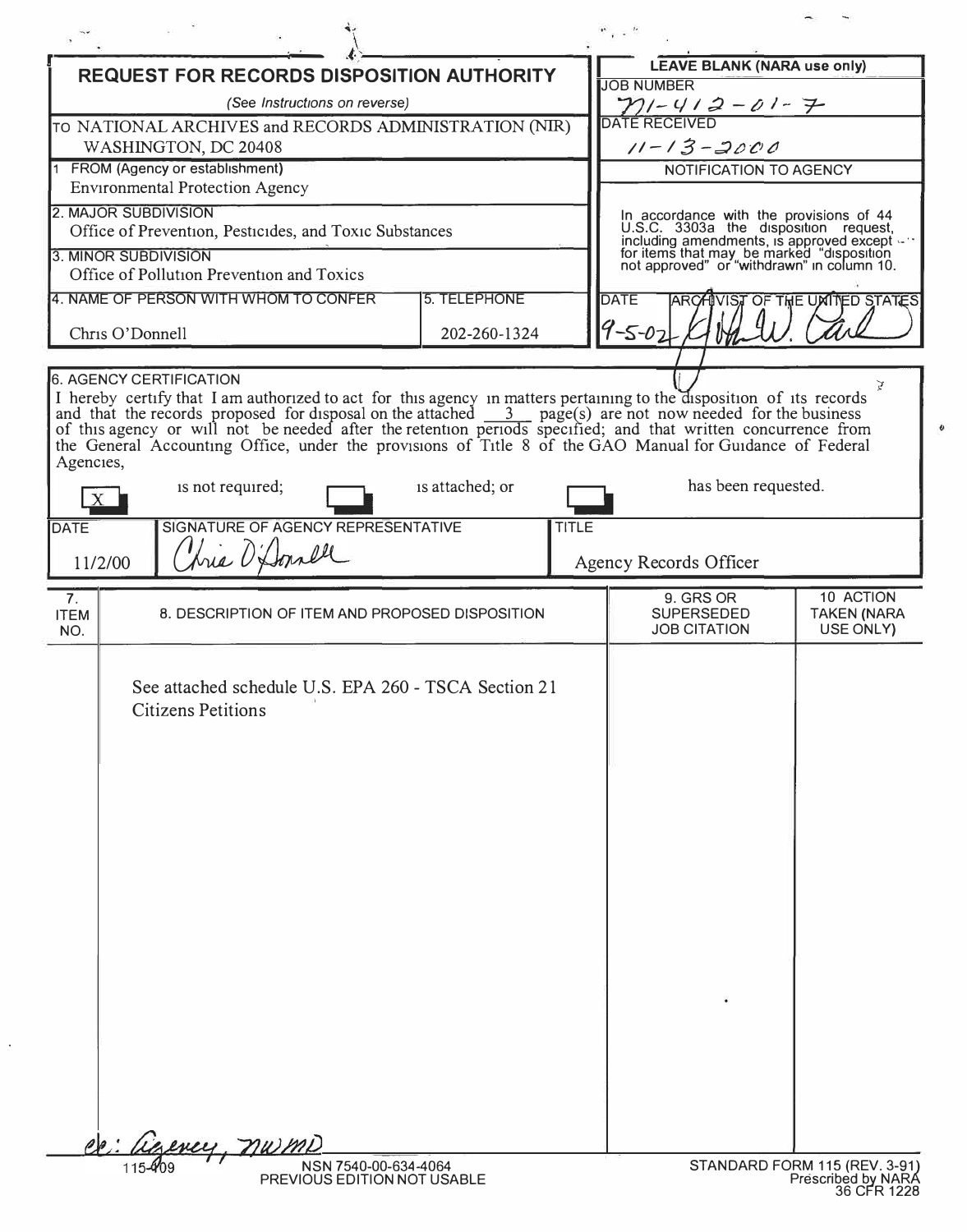### **DRAFT OF 12/1/00**

## **U.S. EPA RECORDS SCHEDULE**

**SERIES TITLE:** TSCA Section 21 Citizens Petitions

 $\mathcal{L}^{\text{max}}$ 

**PROGRAM:** Toxic Substances

**EPA SERIES NO:** 260

**AGENCY FILE CODE:** TOXI 260

**NARA DISPOSAL AUTHORITY:** Nl-412-01-7 (Use this number to retire records to the FRC)

**APPLICABILITY:** Headquarters

### *IDENTIFYING INFORMATION:*

**DESCRIPTION:** Records contain petitions submitted for issuance, amendment, or repeal of a rule under sections  $4, 6,$  or  $8,$  or an order under sections  $5(e)$ ,  $6(b)$  (1) (A), or  $6(b)$  (1) (B). The records document the Agency's action taken in response to a petition. The Agency must substantiate its decision on a petition. The Agency must also determine whether to grant or deny the petition. The Agency's action could result in an issuance of a new rule, amendment to an existing rule, or a repeal of an existing rule.

**ARRANGEMENT:** Arrangement varies.

**TYPE OF RECORDS:**  Case files

**SPECIFIC RESTRICTIONS:**  Confidential Business Information

 $\cdot$   $\cdot$   $\cdot$   $\cdot$ 

**MEDIUM:**  Paper, microfilm, electronic **VITAL RECORD:** 

**FUNCTIONS SUPPORTED:**  Regulatory development and public awareness

 $\mathcal{L}$ 

**SPECIFIC LEGAL REQUIREMENTS:**  Toxic Substances Control Act, as amended, Section 21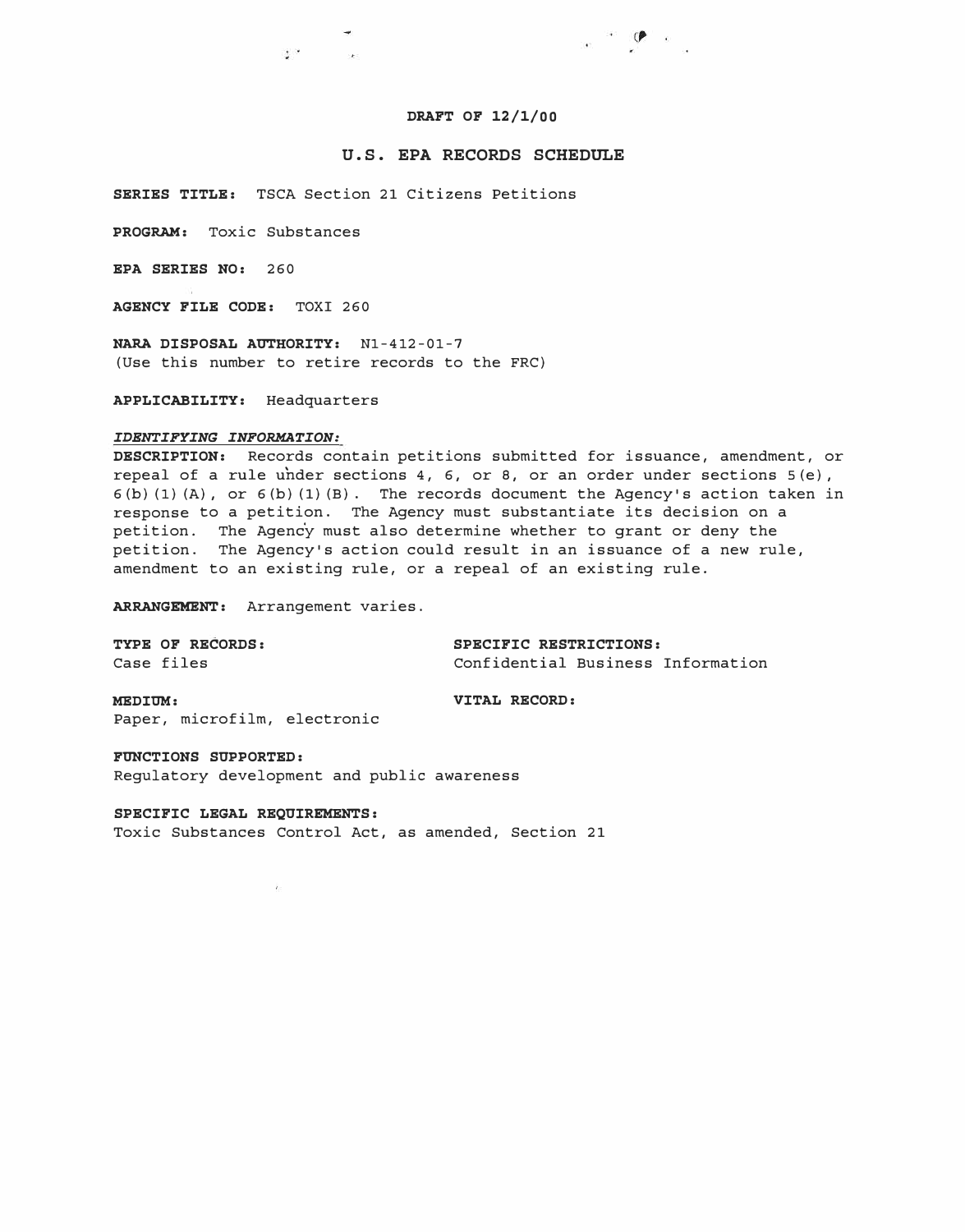### *EPA SERIES NO. 260*

| DISPOSITION INFORMATION:                                        |                            |  |  |  |  |  |
|-----------------------------------------------------------------|----------------------------|--|--|--|--|--|
| FINAL DISPOSITION:                                              | TRANSFER TO FRC PERMITTED: |  |  |  |  |  |
| a. Record copy (microform                                       |                            |  |  |  |  |  |
| or paper): Permanent                                            | Yes                        |  |  |  |  |  |
| b. Paper copy (microformed):                                    |                            |  |  |  |  |  |
| Disposable                                                      | No                         |  |  |  |  |  |
| c. Electronic versions created<br>with electronic mail and word |                            |  |  |  |  |  |

# processing systems: Disposable No

 $\mathcal{L}$ 

## *FILE-BREAK INSTRUCTIONS:*

a. If record copy is in microform, break file upon completion of microform quality assurance check. If record copy is not microformed, break file 1 year following issuance of the Agency's finding or decision.

b. Break file when document has been microformed and checked for quality. assurance.

c. See disposition instructions.

### *DISPOSITION INSTRUCTIONS:*

a. If record copy is in microform, keep in office up to 1 year after file  $-$ break, then retire one silver and one diazo along with finding aids and indexes to the FRC. Transfer to the National Archives 2 years after file  $i$  indexes to the FRC. Transfer to the completed. Retain up to two diazo copies for office use.

If record copy is not microformed, keep in office up to 1 year after file break, then retire to FRC along with finding aids and indexes. Transfer to the National Archives 20 years after file break.

Destroy nonrecord reference copies when no longer needed.

b. If record copy is in microform, destroy paper copy after quality assurance check.

c. Delete when record copy is generated.

#### *APPLICATION GUIDANCE:*

*REASONS FOR DISPOSITION:* The retention period for these records is consistent with those related records which document the actions which are being petitioned.

*AGENCY-WIDE GUIDANCE:* The offices of record for files governed by this schedule are the Non-Confidential Information Center (NCIC), the Confidential Information Business Center (CBIC) and the program office. All offices of record are responsible for implementing the disposition and ensuring that a permanent record is maintained. The program office is responsible for the maintenance and disposition of deliberative information not included in the NCIC files.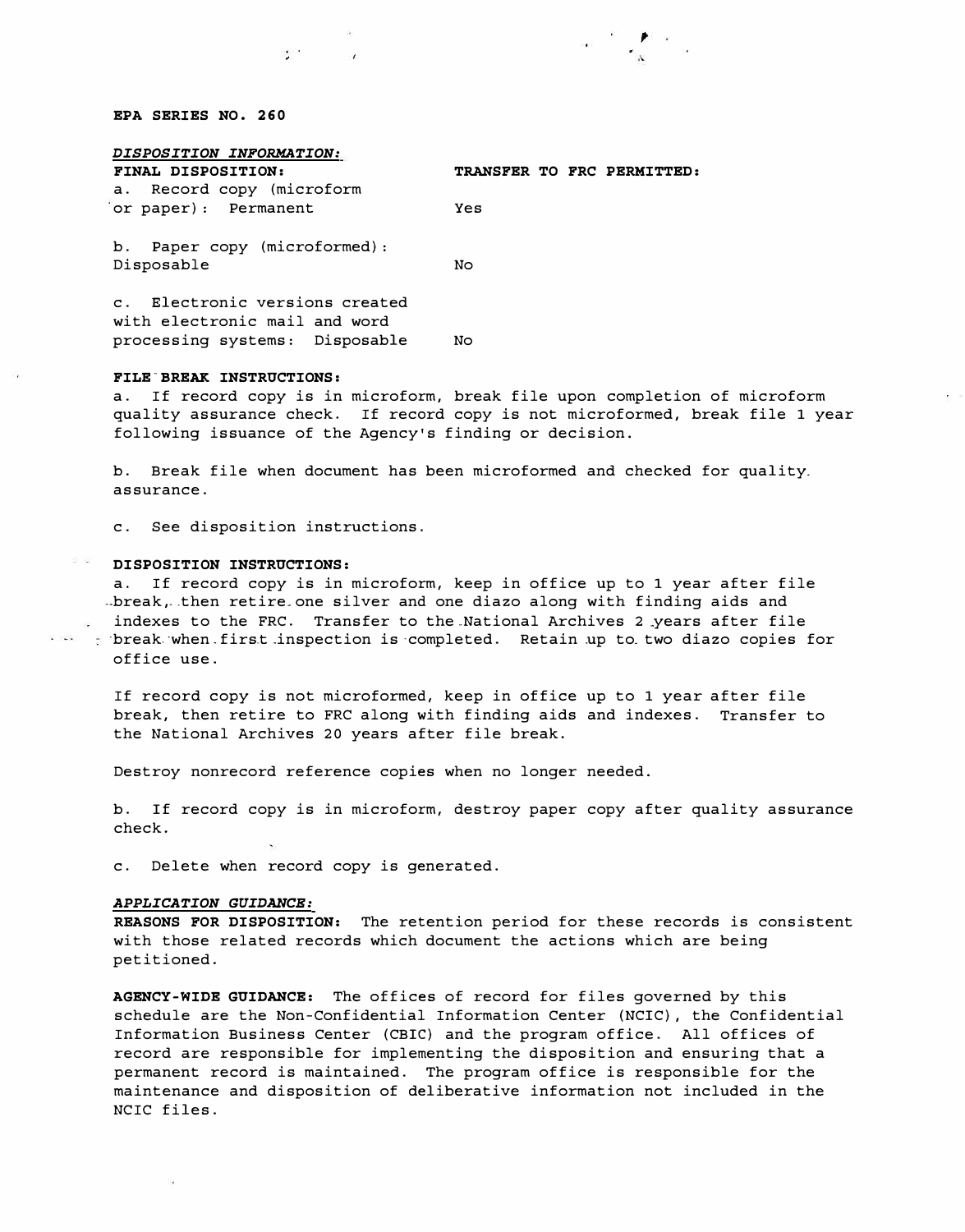### *EPA SERIES NO. 260*

 $\Delta \mathcal{F} = 0$  and  $\Delta \mathcal{F}$ 

As required by 36 CFR 1228.58, records with special restrictions such as confidential business information (CBI) or those exempted from disclosure by statute such as the Privacy Act must be shredded or otherwise definitively destroyed with witnessed disposal for records destroyed by contractors.

Microform copies are to be produced in accordance with standards in 36 CFR  $1230.10$  and 1230.20. If records are not filmed, use disposition a for paper records.

 $-36 - 34583$ 

*,PROGRAM, ,OFFICE. GUIDANCE/DESCRIPTIVE- INFORMATION:* Unlike-, some of the. other offices in EPA, TSCA petition records are maintained as a•separate series of records. These records are primarily maintained by NCIC and CBIC. However, a a the program offices may also maintain these types of records. Once the petition file is closed, any subsequent actions resulting from the Agency's decision could be maintained in one of three different types of files Administrative, Docket, or case. It should be noted that these types of records would be covered by the appropriate schedule. For example:

(1) If an Agency decision was to conduct additional tests, the records generated to document this action could be covered under one of .several .schedules such as EPA 262H - TSCA Section 4 Chemical Test Program Results or .EPA 372H - TSCA Section 8- Information and Reporting Files.

(2) If the Agency's decision is to amend the rule, the documentation created during this process·should be covered by EPA 149 - Regulations, Standards, and Guidelines or EPA 150 - Rulemaking Dockets.

*CUSTODIAL INFORMATION: CONTROLLING UNIT: CONTACT POINT: Name:* OPPTS/OPPT *Name:* Vanessa Williams *Location:* Waterside Mall, *Mail Code:* 7407 NCIC & CBIC *Inclusive Dates:* 1979 - present *Telephone:* 202-260-3554 *Volume on Hand (Feet):* 10 cu. ft. *Office:* IMD/RMB *Annual Accumulation:* 1/2 ft. *Room:* 725ET *(feet or inches) CONTROL INFORMATION: RELATED ITEMS:* EPA 149, EPA 150, EPA 262, EPA 372 *PREVIOUSLY APPROVED BY NARA SCHEDULE NOS:* 

| Approval | Approval  | Entry | Last     |
|----------|-----------|-------|----------|
| Date EPA | Date NARA | Date  | Modified |